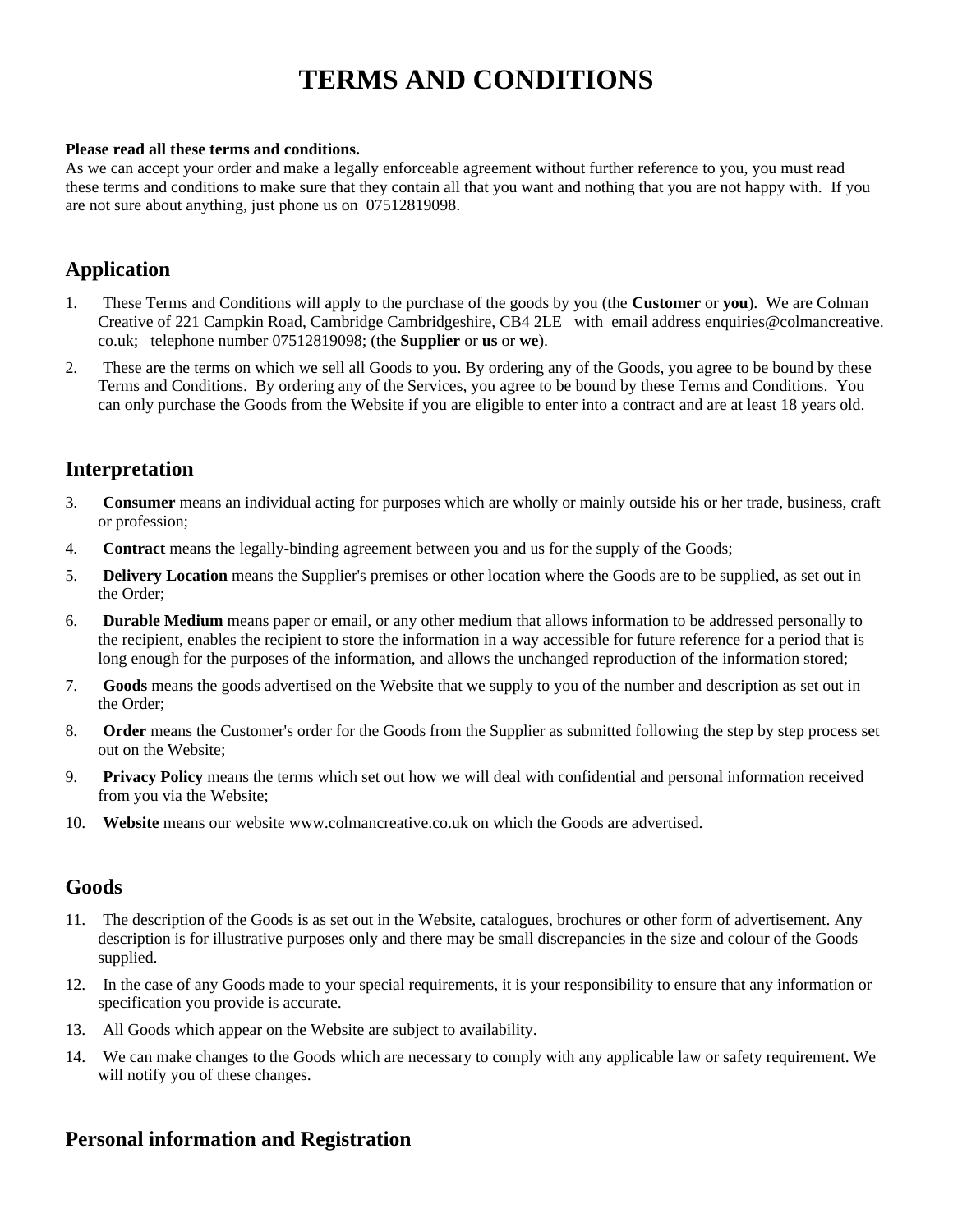- 15. When registering to use the Website you must set up a username and password. You remain responsible for all actions taken under the chosen username and password and undertake not to disclose your username and password to anyone else and keep them secret.
- 16. We retain and use all information strictly under the Privacy Policy.
- 17. We may contact you by using e-mail or other electronic communication methods and by pre-paid post and you expressly agree to this.

# **Basis of Sale**

- 18. The description of the Goods in our website does not constitute a contractual offer to sell the Goods. When an Order has been submitted on the Website, we can reject it for any reason, although we will try to tell you the reason without delay.
- 19. The Order process is set out on the Website. Each step allows you to check and amend any errors before submitting the Order. It is your responsibility to check that you have used the ordering process correctly.
- 20. A Contract will be formed for the sale of Goods ordered only when you receive an email from us confirming the Order (**Order Confirmation**). You must ensure that the Order Confirmation is complete and accurate and inform us immediately of any errors. We are not responsible for any inaccuracies in the Order placed by you. By placing an Order you agree to us giving you confirmation of the Contract by means of an email with all information in it (ie the Order Confirmation). You will receive the Order Confirmation within a reasonable time after making the Contract, but in any event not later than the delivery of any Goods supplied under the Contract.
- 21. Any quotation is valid for a maximum period of days from its date, unless we expressly withdraw it at an earlier time.
- 22. No variation of the Contract, whether about description of the Goods, Fees or otherwise, can be made after it has been entered into unless the variation is agreed by the Customer and the Supplier in writing.
- 23. We intend that these Terms and Conditions apply only to a Contract entered into by you as a Consumer. If this is not the case, you must tell us, so that we can provide you with a different contract with terms which are more appropriate for you and which might, in some respects, be better for you, eg by giving you rights as a business.

# **Price and Payment**

- 24. The price of the Goods and any additional delivery or other charges is that set out on the Website at the date of the Order or such other price as we may agree in writing.
- 25. Prices and charges include VAT at the rate applicable at the time of the Order.
- 26. You must pay by submitting your credit or debit card details with your Order and we can take payment immediately or otherwise before delivery of the Goods.

# **Delivery**

- 27. We will deliver the Goods, to the Delivery Location by the time or within the agreed period or, failing any agreement, without undue delay and, in any event, not more than 30 days after the day on which the Contract is entered into.
- 28. In any case, regardless of events beyond our control, if we do not deliver the Goods on time, you can (in addition to any other remedies) treat the Contract at an end if:
	- a. we have refused to deliver the Goods, or if delivery on time is essential taking into account all the relevant circumstances at the time the Contract was made, or you said to us before the Contract was made that delivery on time was essential; or
	- b. after we have failed to deliver on time, you have specified a later period which is appropriate to the circumstances and we have not delivered within that period.
- 29. If you treat the Contract at an end, we will (in addition to other remedies) promptly return all payments made under the Contract.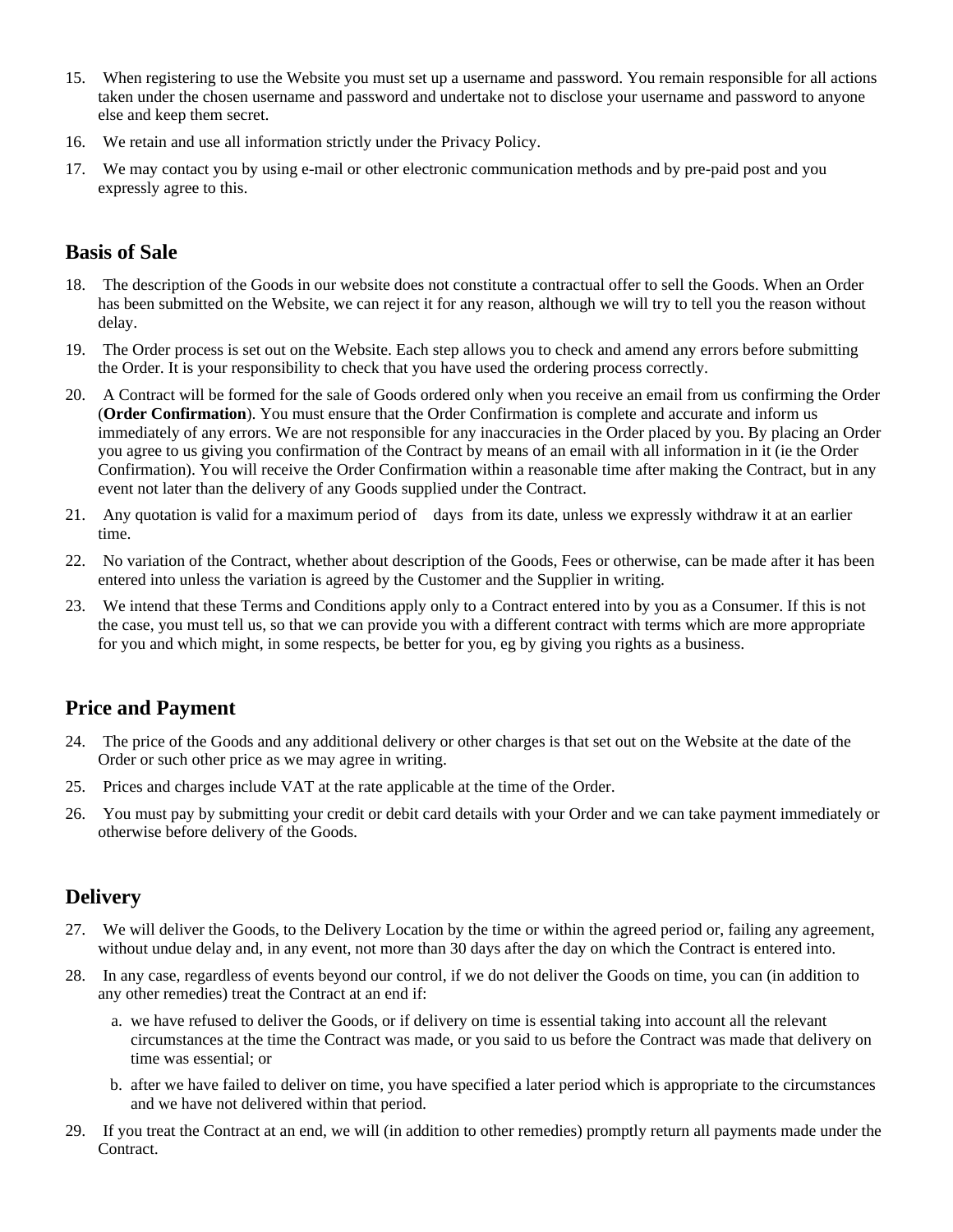- 30. If you were entitled to treat the Contract at an end, but do not do so, you are not prevented from cancelling the Order for any Goods or rejecting Goods that have been delivered and, if you do this, we will (in addition to other remedies) without delay return all payments made under the Contract for any such cancelled or rejected Goods. If the Goods have been delivered, you must return them to us or allow us to collect them from you and we will pay the costs of this.
- 31. If any Goods form a commercial unit (a unit is a commercial unit if division of the unit would materially impair the value of the goods or the character of the unit) you cannot cancel or reject the Order for some of those Goods without also cancelling or rejecting the Order for the rest of them.
- 32. We do not generally deliver to addresses outside England and Wales, Scotland, Northern Ireland, the Isle of Man and Channels Islands. If, however, we accept an Order for delivery outside that area, you may need to pay import duties or other taxes, as we will not pay them.
- 33. You agree we may deliver the Goods in instalments if we suffer a shortage of stock or other genuine and fair reason, subject to the above provisions and provided you are not liable for extra charges.
- 34. If you or your nominee fail, through no fault of ours, to take delivery of the Goods at the Delivery Location, we may charge the reasonable costs of storing and redelivering them.
- 35. The Goods will become your responsibility from the completion of delivery or Customer collection. You must, if reasonably practicable, examine the Goods before accepting them.

# **Risk and Title**

- 36. Risk of damage to, or loss of, any Goods will pass to you when the Goods are delivered to you.
- 37. You do not own the Goods until we have received payment in full. If full payment is overdue or a step occurs towards your bankruptcy, we can choose, by notice to cancel any delivery and end any right to use the Goods still owned by you, in which case you must return them or allow us to collect them.

# **Withdrawal, returns and cancellation**

- 38. You can withdraw the Order by telling us before the Contract is made, if you simply wish to change your mind and without giving us a reason, and without incurring any liability.
- 39. This is a **distance contract** (as defined below) which has the cancellation rights **(Cancellation Rights)** set out below. These Cancellation Rights, however, do not apply, to a contract for the following goods (with no others) in the following circumstances:
	- a. goods that are made to your specifications or are clearly personalised;
	- b. goods which are liable to deteriorate or expire rapidly.
- 40. Also, the Cancellation Rights for a Contract cease to be available in the following circumstances:
	- a. in the case of any sales contract, if the goods become mixed inseparably (according to their nature) with other items after delivery.

#### *Right to cancel*

- 41. Subject as stated in these Terms and Conditions, you can cancel this contract within 14 days without giving any reason.
- 42. The cancellation period will expire after 14 days from the day on which you acquire, or a third party, other than the carrier indicated by you, acquires physical possession of the last of the Goods. In a contract for the supply of goods over time (ie subscriptions), the right to cancel will be 14 days after the first delivery.
- 43. To exercise the right to cancel, you must inform us of your decision to cancel this Contract by a clear statement setting out your decision (eg a letter sent by post or email). You can use the attached model cancellation form, but it is not obligatory. In any event, you must be able to show clear evidence of when the cancellation was made, so you may decide to use the model cancellation form.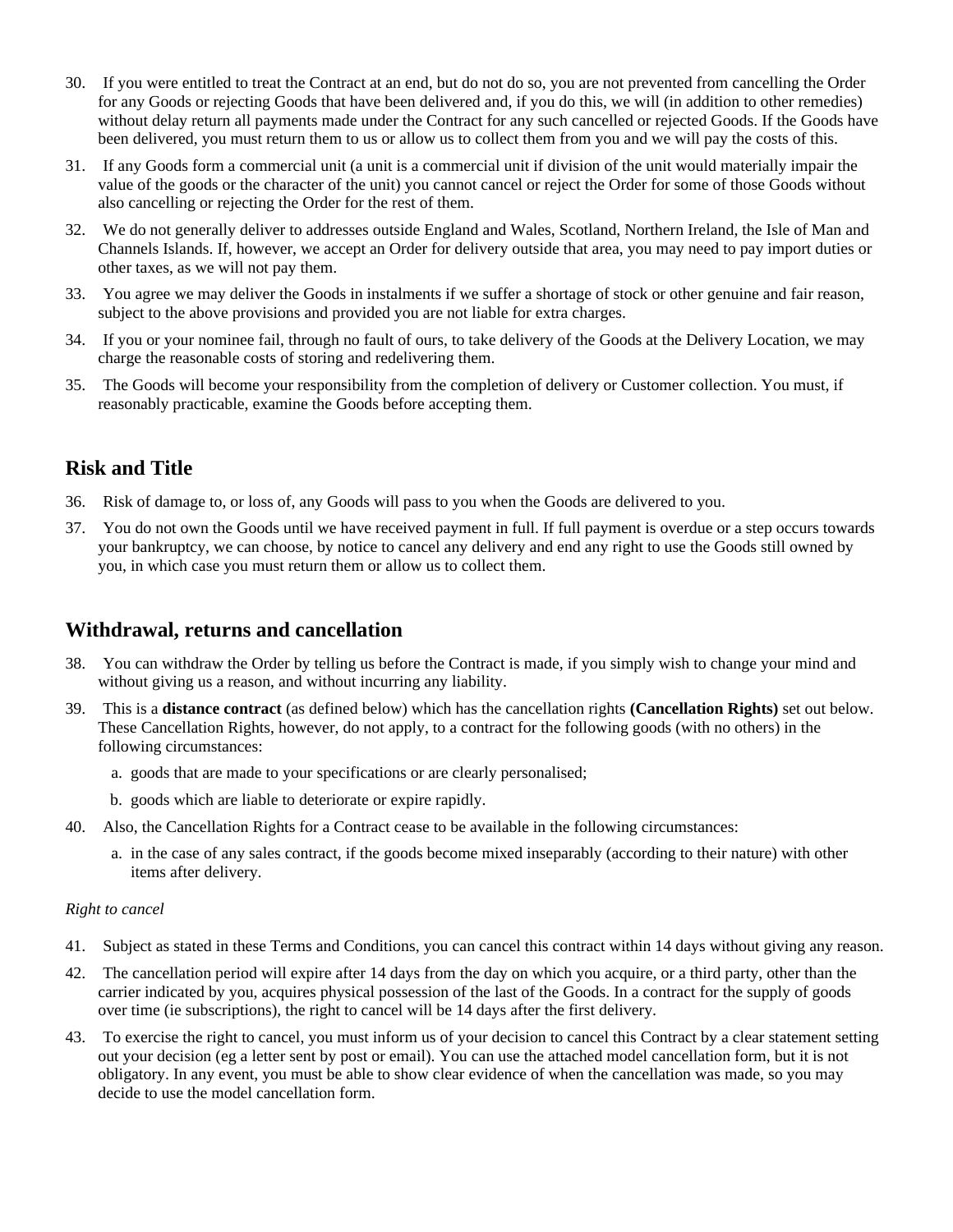- 44. You can also electronically fill in and submit the model cancellation form or any other clear statement of the Customer's decision to cancel the Contract on our website www.colmancreative.co.uk. If you use this option, we will communicate to you an acknowledgement of receipt of such a cancellation in a Durable Medium (eg by email) without delay.
- 45. To meet the cancellation deadline, it is sufficient for you to send your communication concerning your exercise of the right to cancel before the cancellation period has expired.

#### *Effects of cancellation in the cancellation period*

46. Except as set out below, if you cancel this Contract, we will reimburse to you all payments received from you, including the costs of delivery (except for the supplementary costs arising if you chose a type of delivery other than the least expensive type of standard delivery offered by us).

#### *Deduction for Goods supplied*

47. We may make a deduction from the reimbursement for loss in value of any Goods supplied, if the loss is the result of unnecessary handling by you (ie handling the Goods beyond what is necessary to establish the nature, characteristics and functioning of the Goods: eg it goes beyond the sort of handling that might be reasonably allowed in a shop). This is because you are liable for that loss and, if that deduction is not made, you must pay us the amount of that loss.

#### *Timing of reimbursement*

- 48. If we have not offered to collect the Goods, we will make the reimbursement without undue delay, and not later than:
	- a. 14 days after the day we receive back from you any Goods supplied, or
	- b. (if earlier) 14 days after the day you provide evidence that you have sent back the Goods.
- 49. If we have offered to collect the Goods or if no Goods were supplied, we will make the reimbursement without undue delay, and not later than 14 days after the day on which we are informed about your decision to cancel this Contract.
- 50. We will make the reimbursement using the same means of payment as you used for the initial transaction, unless you have expressly agreed otherwise; in any event, you will not incur any fees as a result of the reimbursement.

#### *Returning Goods*

- 51. If you have received Goods in connection with the Contract which you have cancelled, you must send back the Goods or hand them over to us at 221 Campkin Road, Cambridge Cambridgeshire, CB4 2LE without delay and in any event not later than 14 days from the day on which you communicate to us your cancellation of this Contract. The deadline is met if you send back the Goods before the period of 14 days has expired. You agree that you will have to bear the cost of returning the Goods.
- 52. For the purposes of these Cancellation Rights, these words have the following meanings:
	- a. **distance contract** means a contract concluded between a trader and a consumer under an organised distance sales or service-provision scheme without the simultaneous physical presence of the trader and the consumer, with the exclusive use of one or more means of distance communication up to and including the time at which the contract is concluded;
	- b. **sales contract** means a contract under which a trader transfers or agrees to transfer the ownership of goods to a consumer and the consumer pays or agrees to pay the price, including any contract that has both goods and services as its object.

# **Conformity**

- 53. We have a legal duty to supply the Goods in conformity with the Contract, and will not have conformed if it does not meet the following obligation.
- 54. Upon delivery, the Goods will:
	- a. be of satisfactory quality;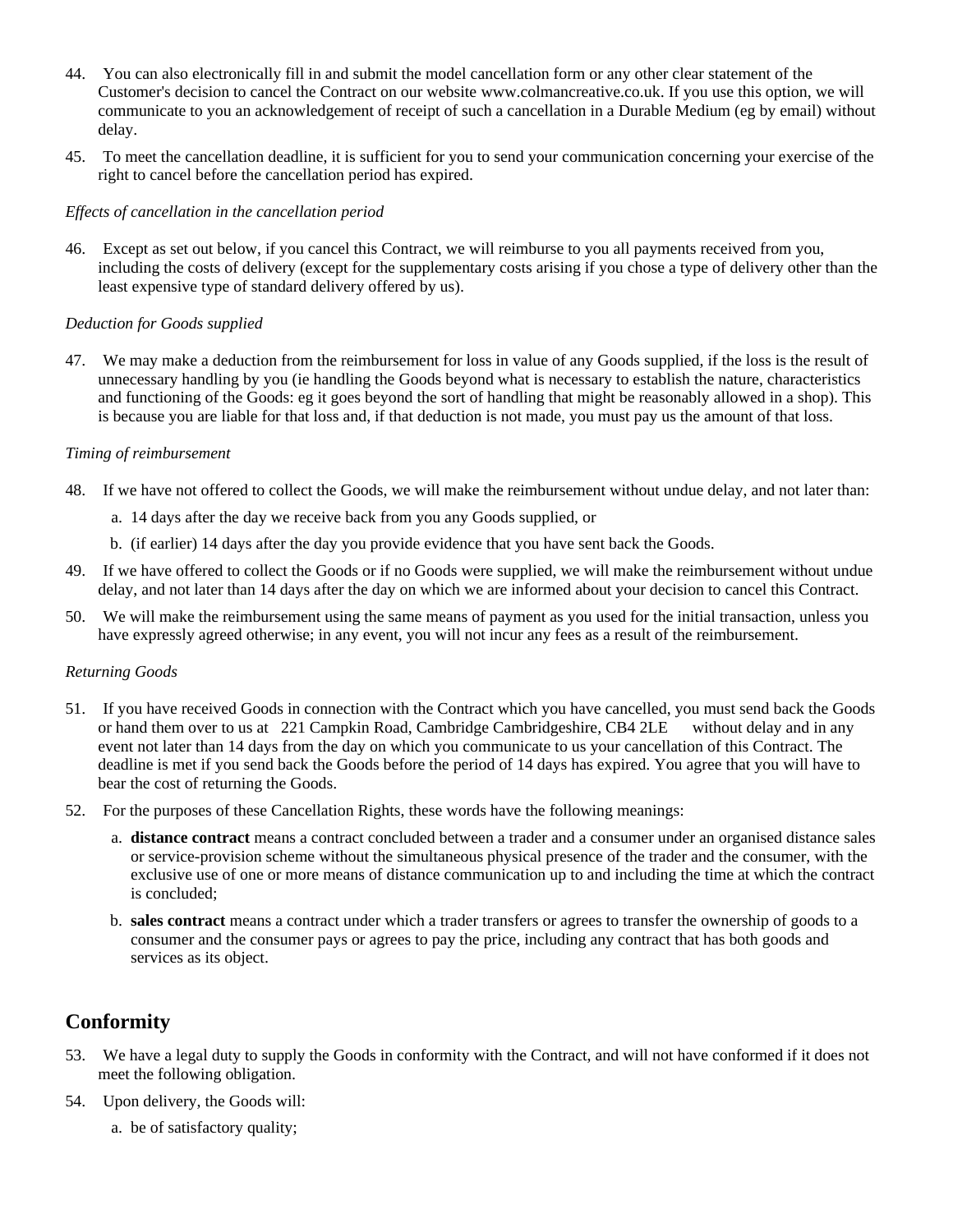- b. be reasonably fit for any particular purpose for which you buy the Goods which, before the Contract is made, you made known to us (unless you do not actually rely, or it is unreasonable for you to rely, on our skill and judgment) and be fit for any purpose held out by us or set out in the Contract; and
- c. conform to their description.
- 55. It is not a failure to conform if the failure has its origin in your materials.

### **Successors and our sub-contractors**

56. Either party can transfer the benefit of this Contract to someone else, and will remain liable to the other for its obligations under the Contract. The Supplier will be liable for the acts of any sub-contractors who it chooses to help perform its duties.

### **Circumstances beyond the control of either party**

- 57. In the event of any failure by a party because of something beyond its reasonable control:
	- a. the party will advise the other party as soon as reasonably practicable; and
	- b. the party's obligations will be suspended so far as is reasonable, provided that that party will act reasonably, and the party will not be liable for any failure which it could not reasonably avoid, but this will not affect the Customer's above rights relating to delivery and any right to cancel, below.

# **Privacy**

- 58. Your privacy is critical to us. We respect your privacy and comply with the General Data Protection Regulation with regard to your personal information.
- 59. These Terms and Conditions should be read alongside, and are in addition to our policies, including our privacy policy () and cookies policy ().
- 60. For the purposes of these Terms and Conditions:
	- a. 'Data Protection Laws' means any applicable law relating to the processing of Personal Data, including, but not limited to the Directive 95/46/EC (Data Protection Directive) or the GDPR.
	- b. 'GDPR' means the General Data Protection Regulation (EU) 2016/679.
	- c. 'Data Controller', 'Personal Data' and 'Processing' shall have the same meaning as in the GDPR.
- 61. We are a Data Controller of the Personal Data we Process in providing Goods to you.
- 62. Where you supply Personal Data to us so we can provide Goods to you, and we Process that Personal Data in the course of providing the Goods to you, we will comply with our obligations imposed by the Data Protection Laws:
	- a. before or at the time of collecting Personal Data, we will identify the purposes for which information is being collected;
	- b. we will only Process Personal Data for the purposes identified;
	- c. we will respect your rights in relation to your Personal Data; and
	- d. we will implement technical and organisational measures to ensure your Personal Data is secure.
- 63. For any enquiries or complaints regarding data privacy, you can e-mail: enquiries@colmancreative.co.uk.

# **Excluding liability**

64. The Supplier does not exclude liability for: (i) any fraudulent act or omission; or (ii) for death or personal injury caused by negligence or breach of the Supplier's other legal obligations. Subject to this, the Supplier is not liable for (i)